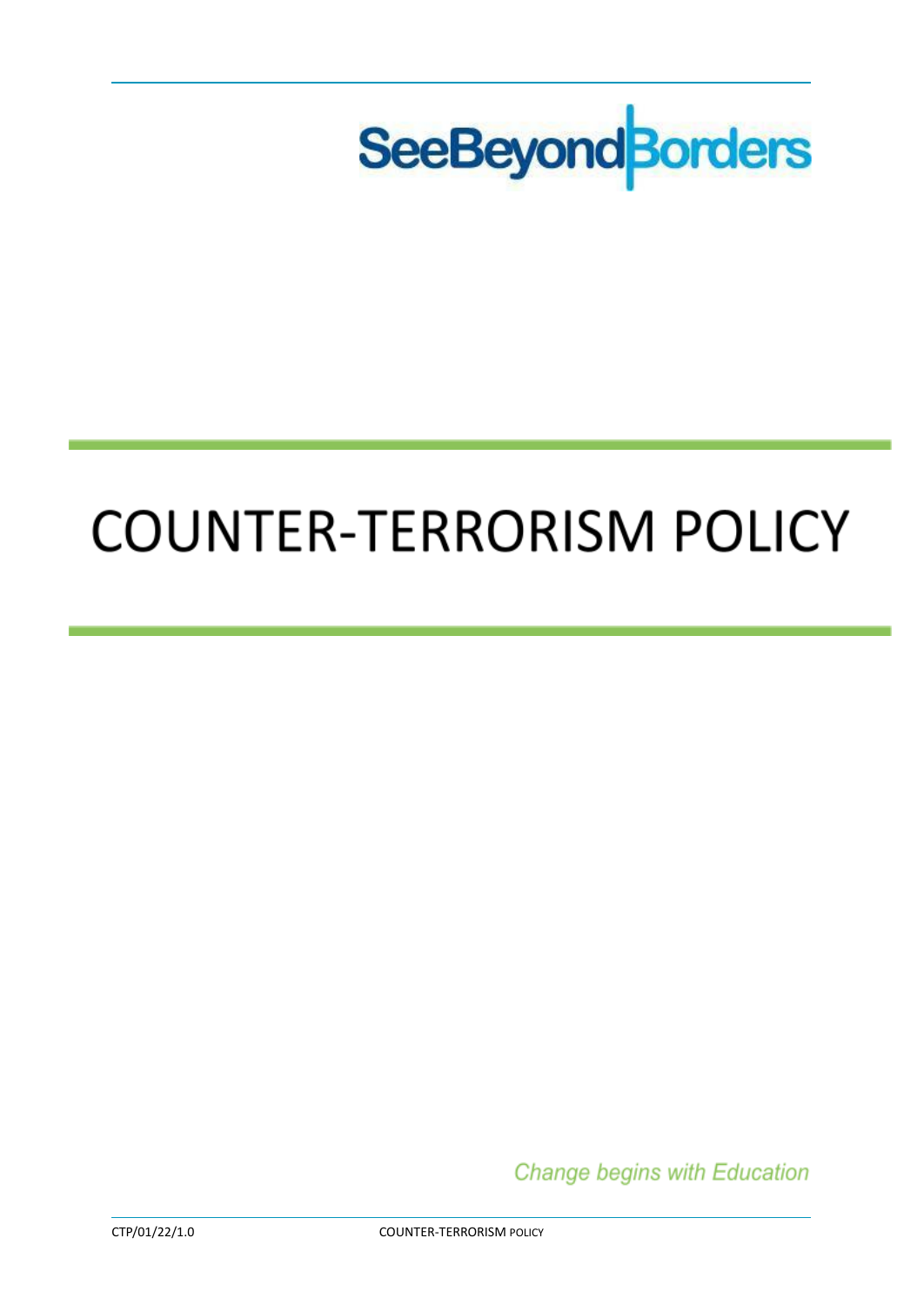# **TABLE OF CONTENTS**

| 1.             | Purpose                                      | $\overline{2}$ |
|----------------|----------------------------------------------|----------------|
| 2.             | Definitions                                  | $\overline{2}$ |
|                | 2.1. 'Best endeavours'                       | $\overline{2}$ |
|                | 2.2. 'Beneficiaries                          | $\overline{2}$ |
|                | 2.3. 'Funds'                                 | $\overline{2}$ |
|                | 2.4. 'Listed individuals or organisations'   | $\overline{2}$ |
|                | 2.5. 'Suspicious activity'                   | $\overline{2}$ |
|                | 2.6. 'Third Party'                           | $\overline{2}$ |
|                | 2.7. 'SeeBeyondBorders                       | 3              |
| 3.             | Policy                                       | 3              |
| 4.             | Policy in practice                           | 3              |
| 5.             | HOW TO REPORT SUSPICIOUS ACTIVITY            | $\overline{4}$ |
| 6.             | POLICY MANAGEMENT                            | 5              |
| 1              | APPENDIX 1 - RELEVANT LEGISLATION BY COUNTRY | 6              |
| $\overline{2}$ | APPENDIX 2 - REGULATORY BODY BY COUNTRY      | $\overline{7}$ |
| 3              | APPENDIX 3 - LISTS FOR CHECKS BY COUNTRY     | $\overline{7}$ |
| 4              | APPENDIX 4 - EXCEPTIONS TO LIST CHECKS       | 8              |
|                |                                              |                |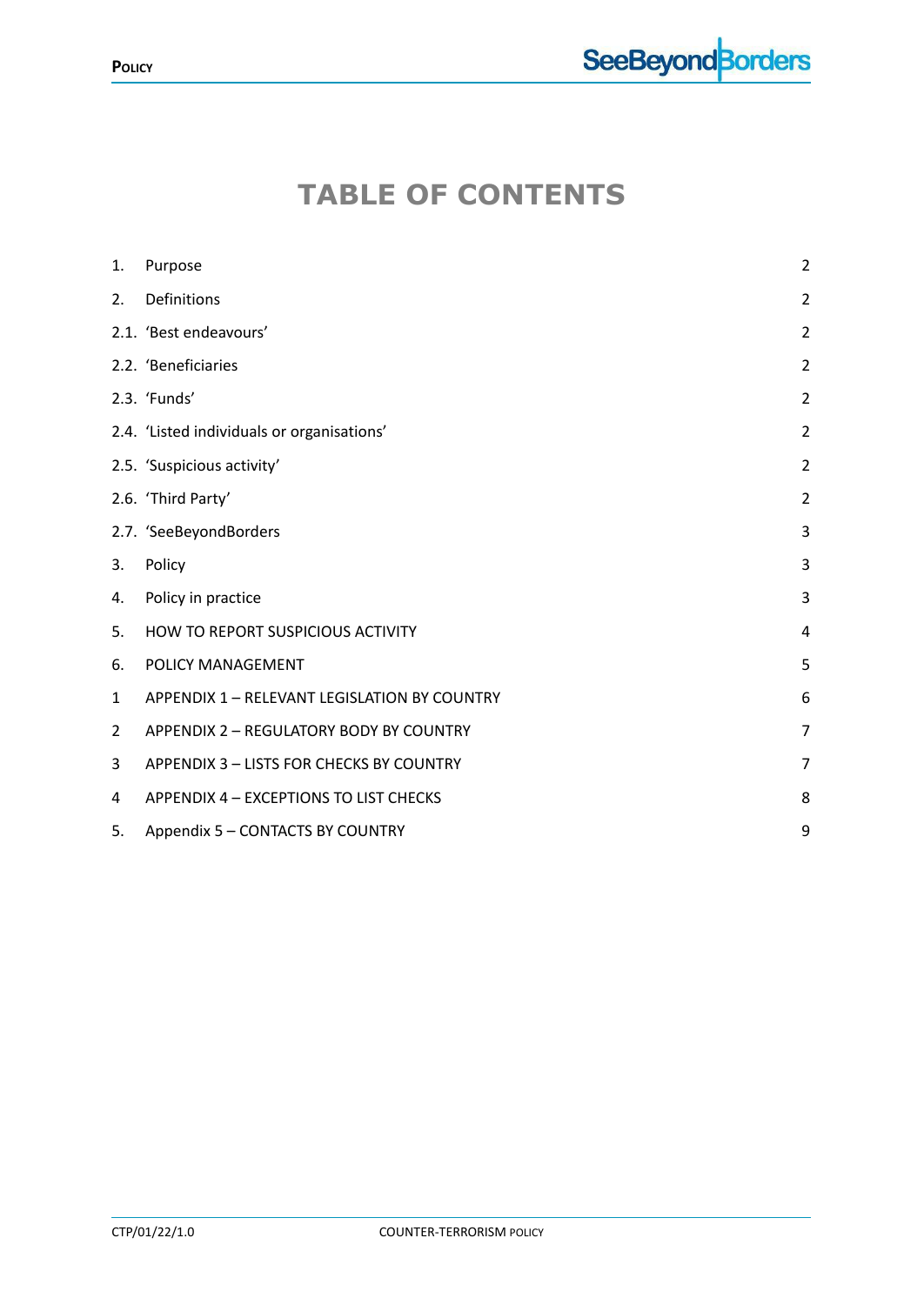## **COUNTER-TERRORISM POLICY**

#### <span id="page-2-0"></span>**1. Purpose**

This document sets out SeeBeyondBorders' policy with respect to counter terrorism. The policy is to

ensure that SeeBeyondBorders makes all reasonable efforts to ensure that funds are not being used to directly or indirectly fund terrorist activities by partners, suppliers, Board, beneficiaries, staff or volunteers.

SeeBeyondBorders recognises that governments who support us are committed to preventing terrorism at home and around the world. The governments that support us have an international obligation to combat terrorism financing as parties to the International Convention for the Suppression of the Financing of Terrorism and pursuant to UN Security Council resolutions on terrorism.

Under the UN Charter Act, it is an offence to "*directly or indirectly make any asset available to a proscribed person or entity"*. An asset is very broadly defined as "*asset of any kind, or property of any kind, whether tangible or intangible, movable or immovable*". While the UN Charter Act applies less stringent penalties, it has a much broader application capability in the aid context due to its very wide definition of asset.

This policy is a 'living' document and will be constantly reviewed and updated as experience grows.

#### <span id="page-2-1"></span>**2. Definitions**

#### <span id="page-2-2"></span>**2.1. 'Best endeavours'**

'Best endeavours' refers to the need for positive action and a common sense approach, based on the level of risk, to meet legal obligations and avoid inadvertently financing terrorist activity.

#### <span id="page-2-3"></span>**2.2. 'Beneficiaries**

'Beneficiaries' refers to those natural persons, or groups of natural persons, who receive assistance through SeeBeyondBorders' programs.

#### <span id="page-2-4"></span>**2.3. 'Funds'**

'Funds' refers to assets of any kind or property of any kind, whether tangible or intangible, movable or immovable, however acquired, and legal documents or instruments in any form, including electronic or digital, evidencing title to, or interest in, such property or assets, including, but not limited to, bank credits, travellers cheques bank cheques, cash, money orders, shares, securities, bonds, debt instruments, drafts and letter of credit.

#### <span id="page-2-5"></span>**2.4. 'Listed individuals or organisations'**

'Listed individuals or organisations' means any individual or organisation which appears on the lists relevant to the country of operation. Implementing operations in Cambodia, as a branch of Australia, are committed to checks on Australian government terrorist lists.

#### <span id="page-2-6"></span>**2.5. 'Suspicious activity'**

'Suspicious activity' is any activity where a known or suspected terrorist individual or organisation is involved, or where a known or suspected terrorist act is to occur. This includes, but is not limited to, any activity involving any listed individuals or organisations.

#### <span id="page-2-7"></span>**2.6. 'Third Party'**

'Third Party' is any individual or organisation other than a beneficiary to which the organisation provides funding or support, or receives funding or support from, to carry out its usual functions,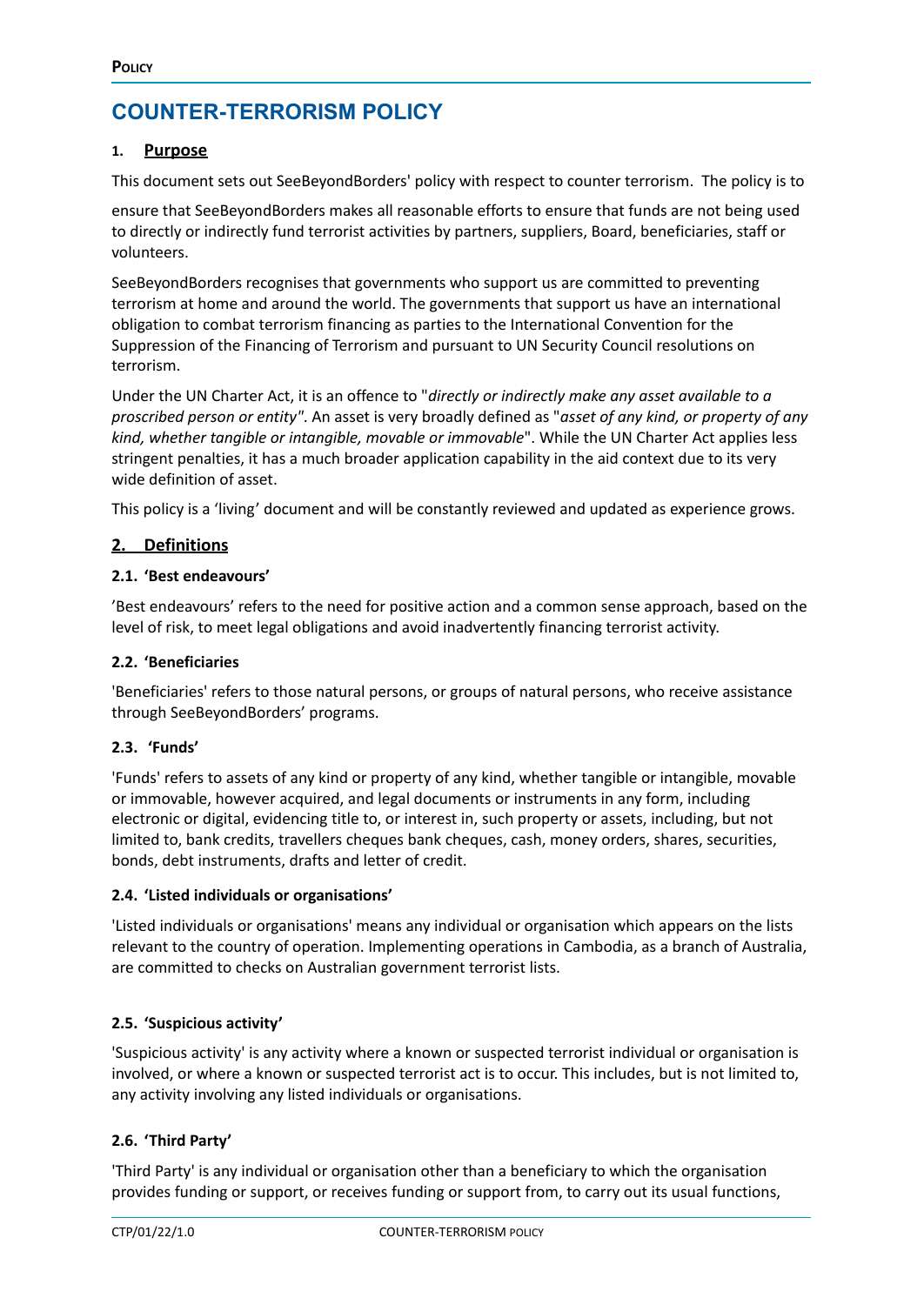including fundraising and delivering aid. 'Third Party' includes, but is not limited to, partners, intermediaries, contractors, sub-contractors and service providers.

#### <span id="page-3-0"></span>**2.7. 'SeeBeyondBorders**

SeeBeyondBorders refers to the whole organisation of SeeBeyondBorders including worldwide entities unless specifically excluded.

#### <span id="page-3-1"></span>**3. Policy**

SeeBeyondBorders will use its best endeavours to ensure that all development interventions comply with relevant funding and partner government laws and regulations, and that assets (funds and other resources) are not used to support organisations and individuals associated with terrorism, either directly or indirectly.

SeeBeyondBorders will make all partner organisations aware of, and ensure they understand, the legal obligations so as to assist the partner organisation comply with relevant legislation.

• SeeBeyondBorders will immediately inform DFAT, DFiD and other funding partners, if any terrorist links are identified within any of SeeBeyondBorders' projects or activities.

#### <span id="page-3-2"></span>**4. Policy in practice**

#### *Compliance strategy*

SeeBeyondBorders' overall compliance strategy is to,

- Ensure SeeBeyondBorders staff are aware of relevant legislation, understand the obligations of the organisation and the responsibilities of their role with regard to this policy.
- There will be zero tolerance of any links to terrorist funding by employees, partners, suppliers, donors or any third parties.
- Include consideration of terrorism activities in risk assessment and management strategies.
- Through close collaboration and dialogue with the communities where development activities occur and funds are disbursed, continuously assess the terrorism risk of making payments to organisations and persons in those communities.
- Include in partnership and funding agreements a clause imposing an obligation on the partner to manage counter-terrorism risk and to comply with SeeBeyondBorders' obligations.
- Check names against the relevant Lists (see appendix) for:
	- staff, including Board and volunteers at recruitment
	- an annual check of all staff employed and regular suppliers
	- potential partners,
	- all other contracts
	- procurement transactions over 300 USD in fundraising offices (NB local exemptions such as ABN) and all invoiced transactions in Cambodia.annual review of list for Cambodia based names
- Report to the SeeBeyondBorders CEO, CFO or Country manager any organisation or persons who are suspected of posing a terrorist threat.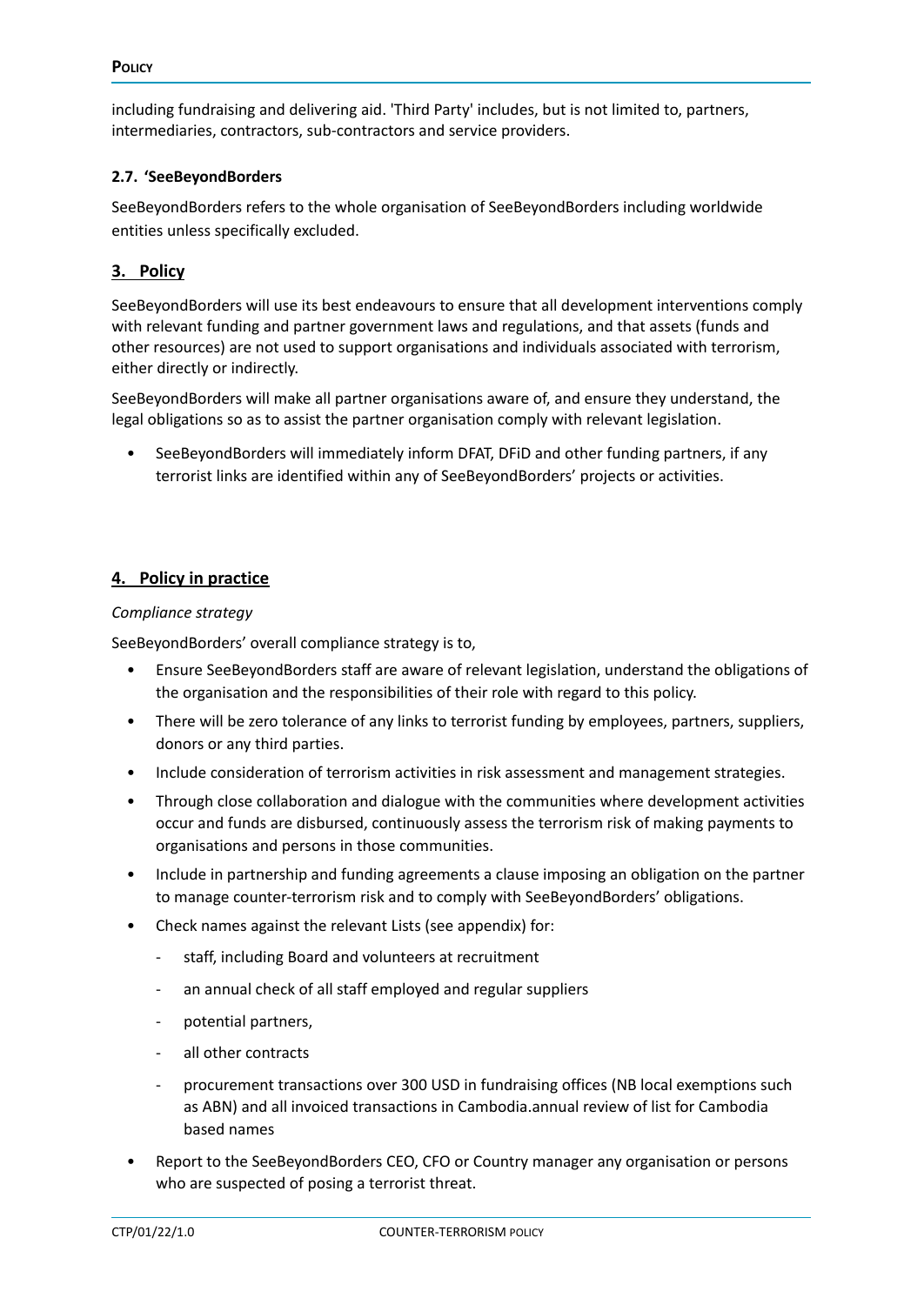#### *Transparency and accountability*

- SeeBeyondBorders endeavours wherever possible to conduct all financial transactions through regulated financial institutions, such as banks or building societies.
- Records are maintained of all assistance provided, who received it and the details of any third parties involved. Regular checks and reviews are undertaken to ensure that assistance was given as intended.
- SeeBeyondBorders as part of its recruitment procedure conducts reference background checks, relevant list checks and police checks where possible, of management, staff and volunteers.
- Any suspicious activity is to be reported to the relevant police authority.

#### *Application in different situations*

Payments made directly by SeeBeyondBorders to individuals and organisations

- Names of the recipients of funds over \$300 USD equivalent shall be checked against the lists before any payment is made from our bank accounts to any company or organisation outside of where the money originated, exceptions in appendix
- If there is a close match, further investigations shall be undertaken. If, after investigation, there is reason to believe the person or entity could be the person listed in any of the 'regulatory lists', no payment will be made and the matter will be reported to the relevant police authority.

#### *Payments made to foreign government entities*

SeeBeyondBorders will bring to the attention of foreign government entities our counter-terrorism requirements. However, SeeBeyondBorders accepts that it is not possible to insist that foreign governments comply with the law from a foreign country, in their country.

#### *In-country non-government organisations and other community-based organisations (CBO)*

In-country NGOs and CBOs that SeeBeyondBorders partner with to implement projects are usually small and have limited capacity. SeeBeyondBorders assesses their capacity to comply with counter-terrorism policy as part of the overall capacity assessment. In cases where the partner does not have the capacity, SeeBeyondBorders will conduct the list checking in connection to payments made for the partnership, or make the payments on behalf of the partner.

#### <span id="page-4-0"></span>**5. HOW TO REPORT SUSPICIOUS ACTIVITY**

Staff and volunteers can report suspicious behaviour to the Country Manager, GMFHR, CEO or CFO as appropriate

Other parties, staff and volunteers can report orally in person or by telephone and in writing by post, email (details in appendix) or online via our website.

We recognise that in some circumstances reporters may wish to remain anonymous and will respect this.

Website: <https://www.seebeyondborders.org/contact-us/> Email: [feedback@seebeyondborders.org](mailto:feedback@seebeyondborders.org)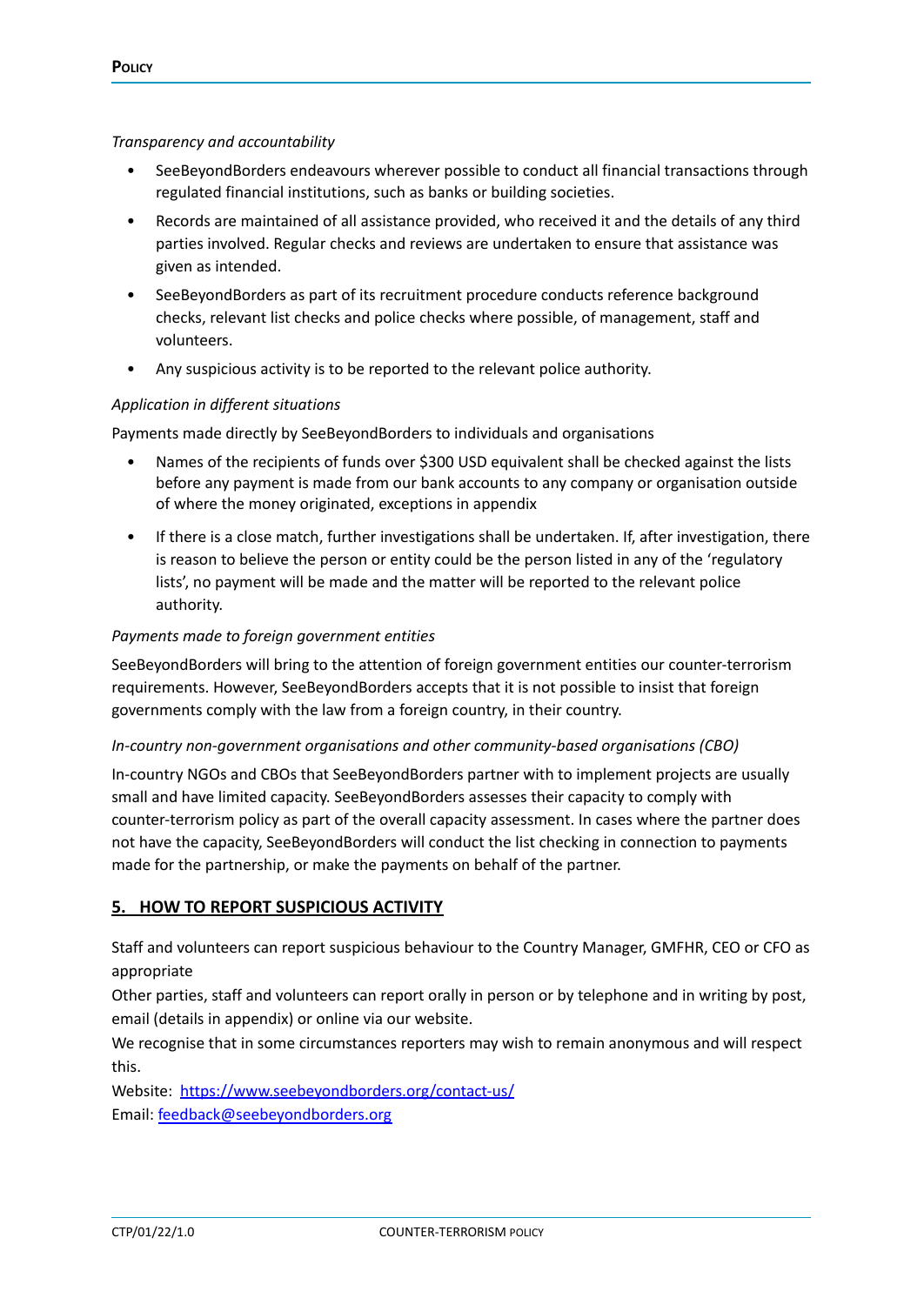#### <span id="page-5-0"></span>**6. POLICY MANAGEMENT**

This Policy has been approved by the Australian Board and the Trustees of SeeBeyondBorders' other entities as noted below.

Amendments and or developments will be recommended to the Board from time to time as deemed appropriate by senior management. Formal reviews will take place before the expiry of three years from the anniversary date of approval by the Board. Recommendations for minor changes can be approved by the CEO before the expiry of three years, and recommendations for changes to the background or policy in practice can be approved by the relevant Sub-Committee.

| Doc ref             | Doc type      | Approved by<br>Australian Board<br>Date | Minute ref. | Approved by<br><b>UK Trustees</b><br>Date | Minute ref           | Approved by<br><b>Irish Board</b><br>Date | Minute ref |
|---------------------|---------------|-----------------------------------------|-------------|-------------------------------------------|----------------------|-------------------------------------------|------------|
|                     | Policy Update | Board<br>15 Nov 2019                    | Item 8      | March 2020?                               | $\cdot$              | N/A                                       | N/A        |
| CTP/11/20<br>19/1.1 | Policy Update | <b>FAR Committee</b><br>25 May 2020     | Item 8      |                                           |                      |                                           |            |
| CTP/09/20<br>/2.0   | Policy Update | Board 16 Sept<br>2020                   | Item 8      | 28 <sup>th</sup> Sept 2020                | File Note<br>28.9.20 |                                           |            |
| CTP/01/22<br>/1.0   | Policy Update | Board Jan 2022                          | Item 5      |                                           |                      |                                           |            |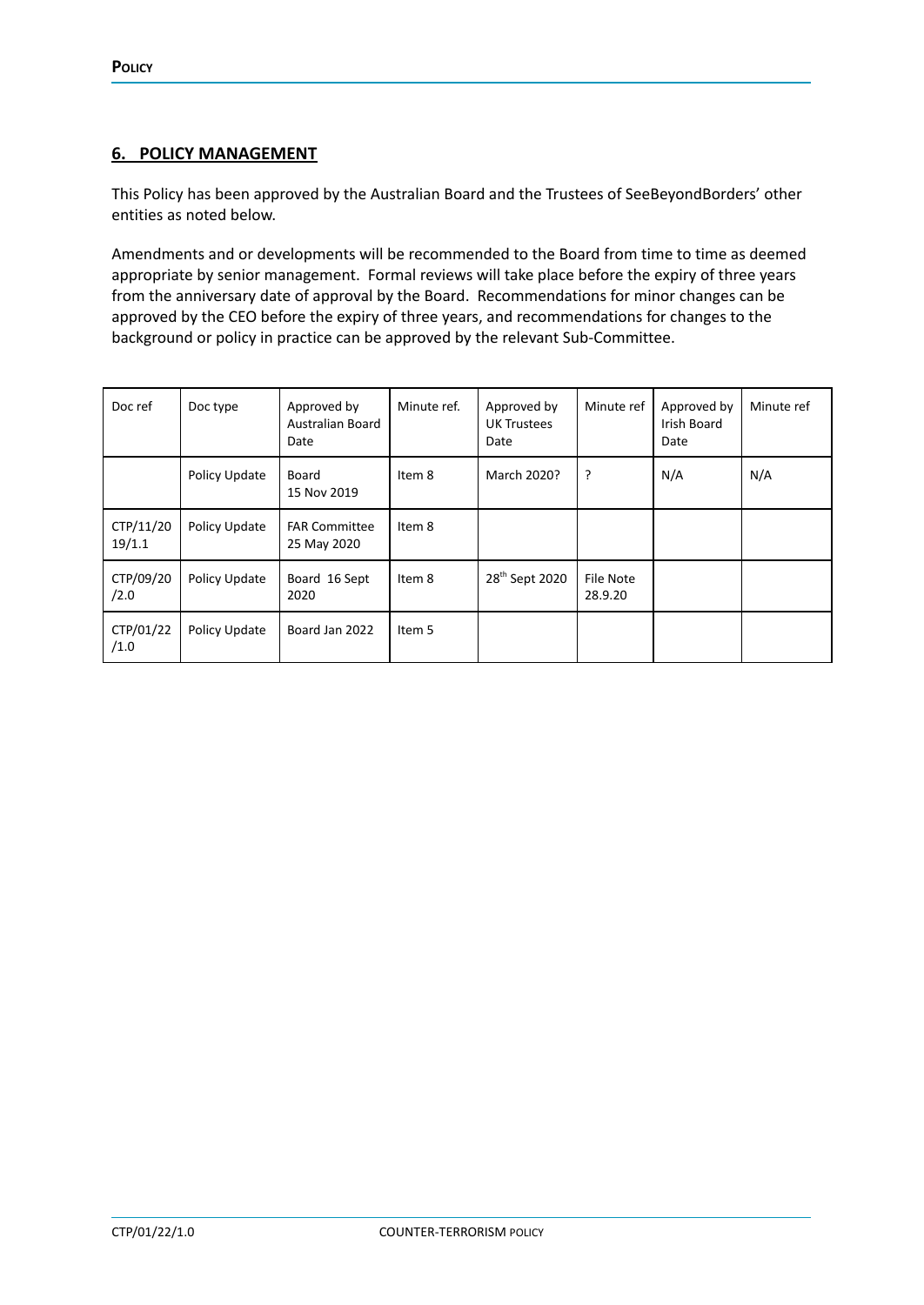#### <span id="page-6-0"></span>**1 APPENDIX 1 – RELEVANT LEGISLATION BY COUNTRY**

#### **Australia**

SeeBeyondBorders' Counter-Terrorism policy includes recommendations of "*Safeguarding your organisation against terrorism financing - A guidance for non-profit organisations*", Commonwealth of Australia [2009].

The Australian Government has enacted legislation with a number of international counter-terrorism treaties designed to combat terrorism, including by starving individuals and organisations associated with terrorism of funds and resources. There are two separate legislative mechanisms directly prohibiting activities in relation to individuals and organisations associated with terrorism. They are:

- Part 5.3 of the Criminal Code Act 1995 'The Criminal Code'; and
- Part 4 of the Charter of the United Nations Act 1945 ('the UN Charter Act').

Under the Criminal Code there are stringent penalties for, amongst other things, intentionally or recklessly *'getting funds to or from a terrorist organisation*' (Code s102.6),*'providing support to a terrorist organisation'* (Code s102.7) and *'financing terrorism'* (Code s103.1).

#### **Cambodia**

*Anti-Money Laundering and Combating the Financing of Terrorism 2007.* Article 12 - Requirement to report suspicions to the FIU (Financial Intelligence Unit) Article 17 – Compliance Officer to monitor and report

*Cambodia Law on Counter Terrorism 2007*

#### **UK**

The UK Government has enacted various pieces of legislation on counter terrorism and as of  $12^{\text{th}}$ February 2019 has enacted the Counter-Terrorism and Border Security Act 2019. SeeBeyondBorders is committed to following the law as prescribed in the UK and globally and for following best practice in ensuring no money received within the UK has come from or is used to fund terrorism. This will be done by checking a variety of lists as recommended by the UK Government's Department for International Development.

- HM Treasury's Office of Financial Sanctions Implementation Financial sanctions: consolidated list of targets
- UK Home Office Proscribed terrorist groups or organisations
- European Union Consolidated list of sanctions

#### **IRELAND**

TBC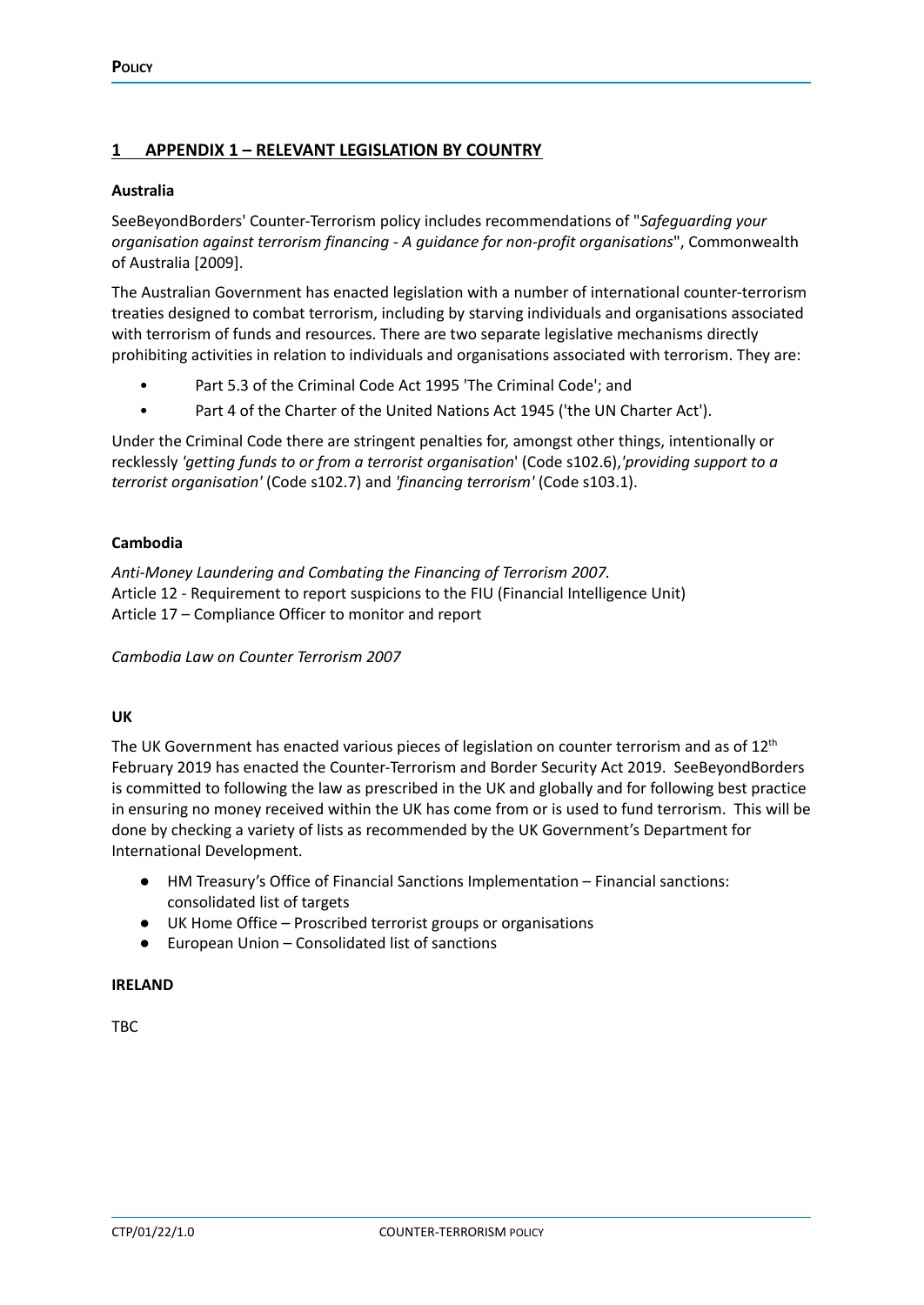#### <span id="page-7-0"></span>**2 APPENDIX 2 – REGULATORY BODY BY COUNTRY**

Australia - DFAT' means the Australian Department of Foreign Affairs and Trade. UK – Charity Commission Ireland – Charities Regulator

#### <span id="page-7-1"></span>**3 APPENDIX 3 – LISTS FOR CHECKS BY COUNTRY**

#### **AUSTRALIA**

- 'The Consolidated List' of all persons and entities subject to targeted financial sanctions under United Nations Security Council decisions and maintained by the Department of Foreign Affairs and Trade pursuant to Regulation 40 of the Charter of the United Nations (Dealing with Assets) Regulations 2008. This list is therefore not limited to terrorist organisations, but does include all persons and entities designated by the United Nations Security Council's AI-Qa'ida and Taliban Committee pursuant to Resolution 1267 (1999) and all persons and entities designated by the Minister for Foreign Affairs for their association with the commission of terrorist acts pursuant to Resolution 1373 (2001).
- 'List of Terrorist Organisations'- Organisations which have been proscribed by the Australian Government as terrorist organisations under the Criminal Code because they advocate the doing of a terrorist act (regardless of whether or not a terrorist act occurs), or because they are directly or indirectly engaged in, preparing, planning, assisting in or fostering the doing of a terrorist act (regardless of whether or not a terrorist act occurs). Before an organisation can be listed the Attorney-General must be satisfied on reasonable grounds that the organisation 'is directly or indirectly engaged in, preparing, planning, assisting in or fostering the doing of a terrorist act'.
- Sanctioned countries

#### **UK**

Organisations listed on any of the following within the UK or European Union: HM Treasury's Office of Financial Sanctions Implementation – Financial sanctions: consolidated list of targets; UK Home Office – Proscribed terrorist groups or organisations; European Union – Consolidated list of sanctions

#### **IRELAND**

Organisations listed on any of the following within the UK or European Union: HM Treasury's Office of Financial Sanctions Implementation – Financial sanctions: consolidated list of targets; UK Home Office – Proscribed terrorist groups or organisations; European Union – Consolidated list of sanctions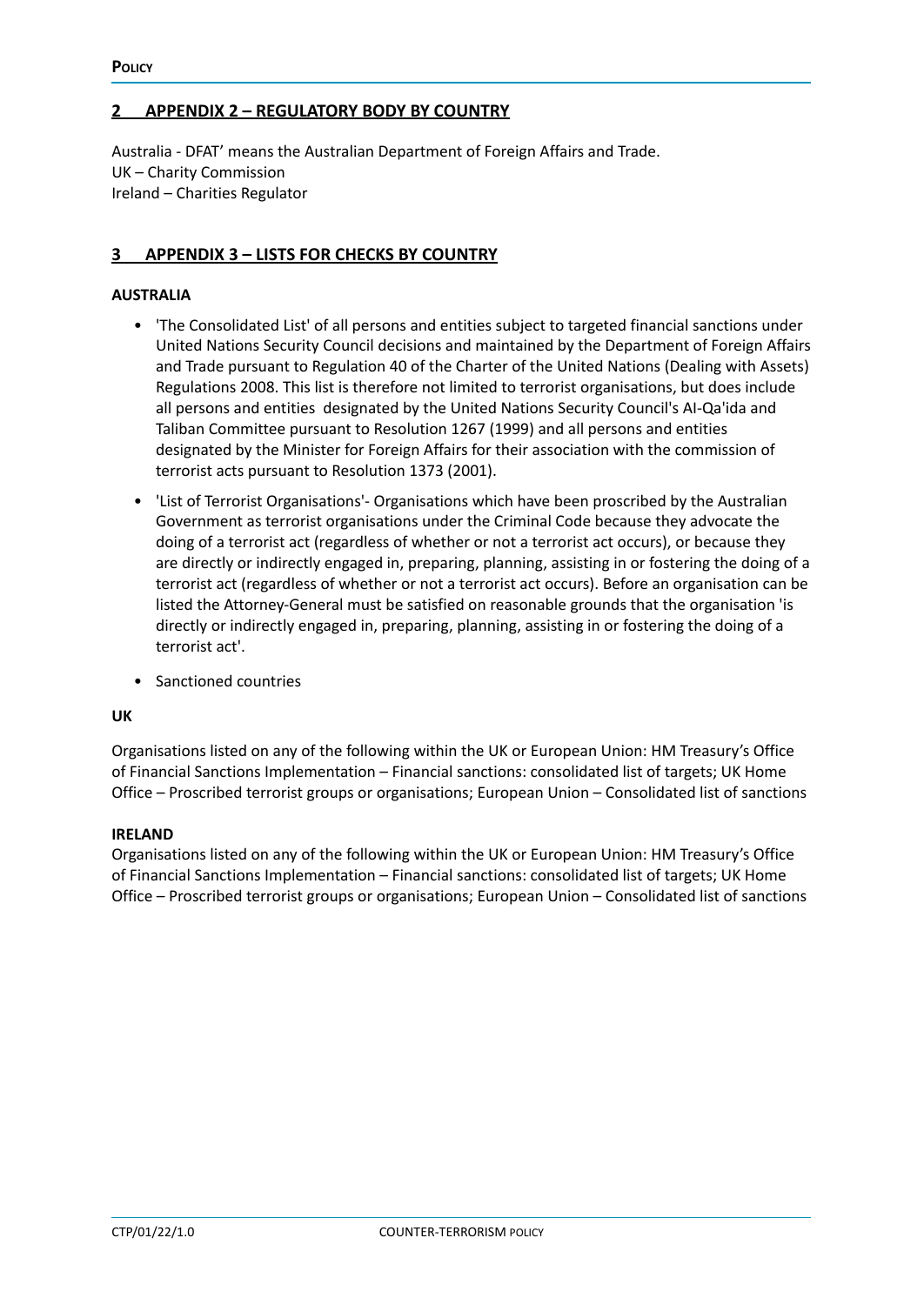#### <span id="page-8-0"></span>**4 APPENDIX 4 – EXCEPTIONS TO LIST CHECKS**

Australia (inc Cambodia Branch)

- payments for goods and services supplied in the normal course of business by a company or person with a place of business in Australia and an ABN,
- payments to government and government entities,
- Australian listed public companies,
- banks,
- ACFID and member organisations,
- embassies,
- Australian registered travel agents,
- an international NGO.
- Payments under \$300 USD \$500 AUD

#### UK

- a place of business in the UK
- payments under GBP 200

#### IRELAND

- Registered Companies
- payments under Euro 300